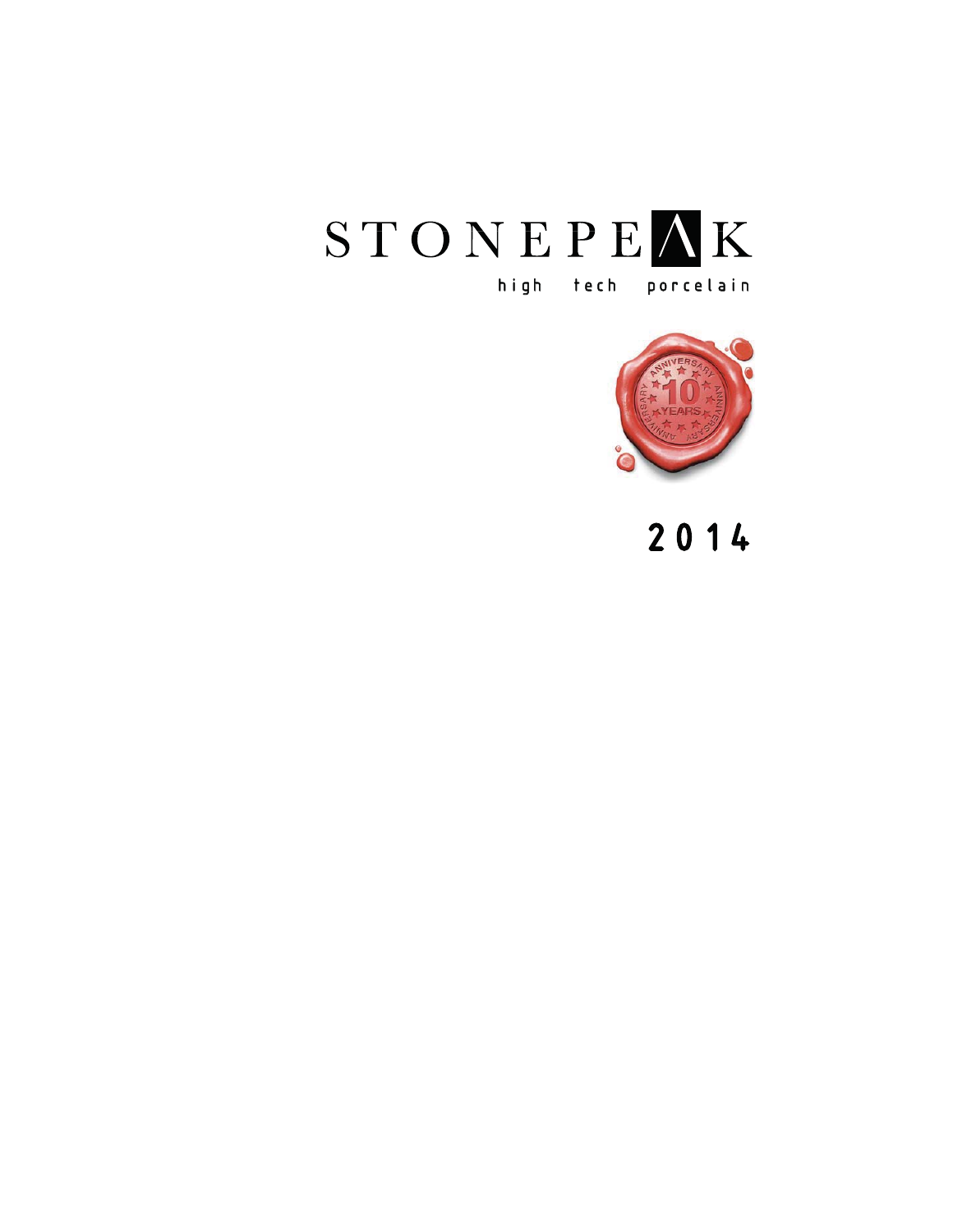

# ADAMAS



 $\begin{minipage}{.4\linewidth} \textbf{STO} \hspace{1mm} \textbf{N} \hspace{1mm} \textbf{E} \hspace{1mm} \textbf{P} \hspace{1mm} \textbf{E} \hspace{1mm} \textbf{A} \hspace{1mm} \textbf{K} \\ \textbf{high}\hspace{1mm} \textbf{t}\hspace{1mm} \textbf{c} \hspace{1mm} \textbf{t} \hspace{1mm} \textbf{b} \hspace{1mm} \textbf{b} \hspace{1mm} \textbf{c} \hspace{1mm} \textbf{c} \hspace{1mm} \textbf{t} \hspace{1mm} \textbf{b$ 

 $\sim$  197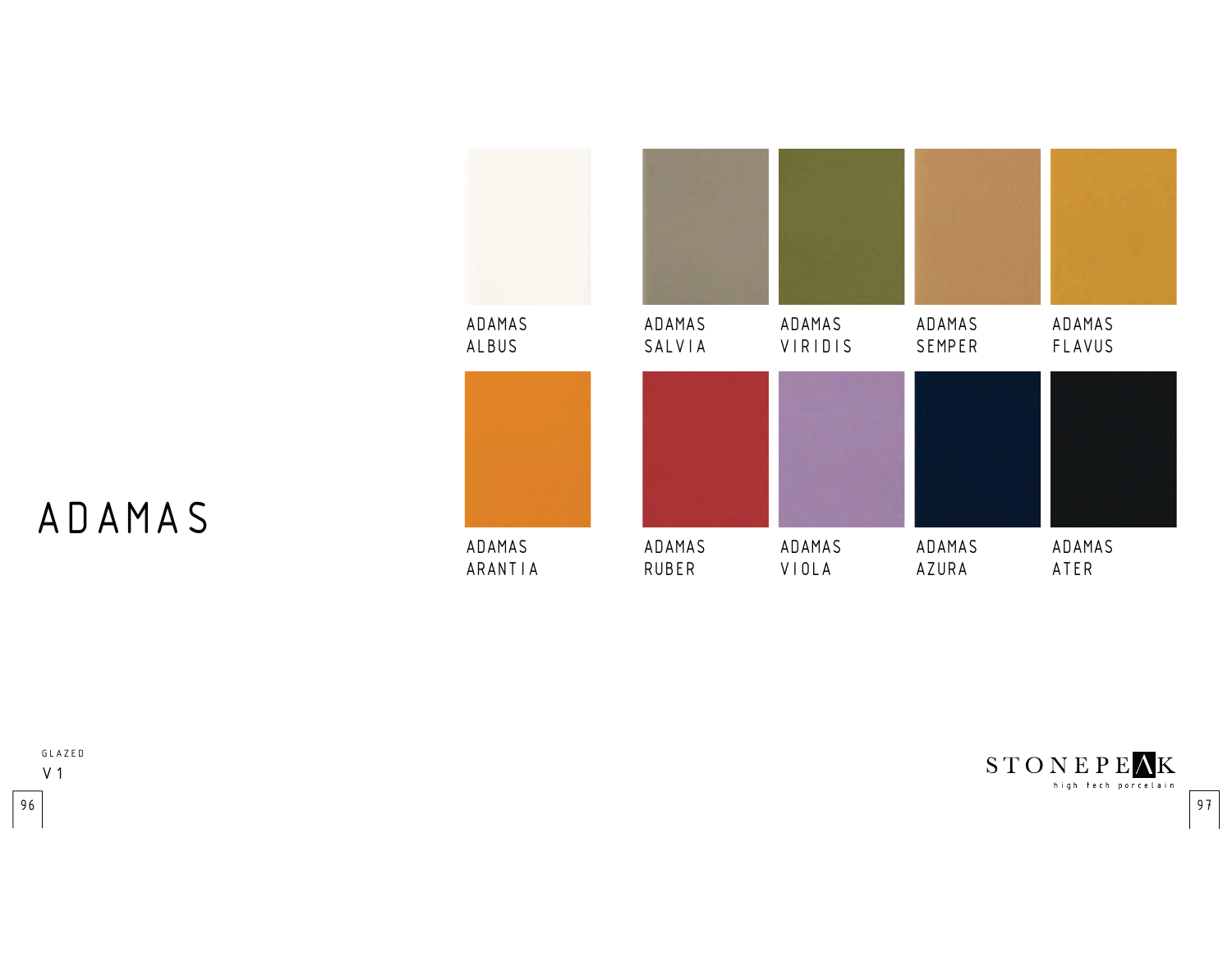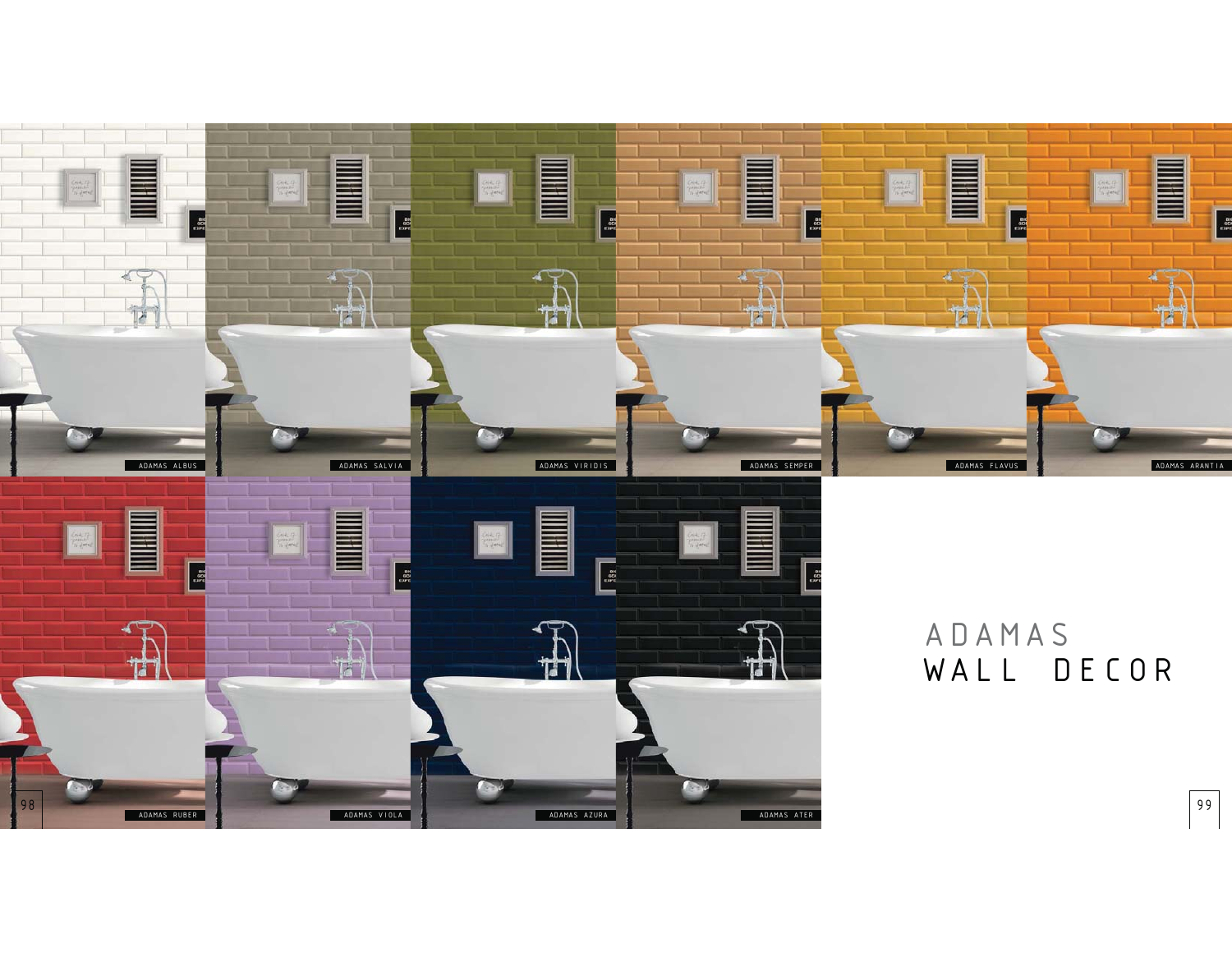

### ADAMASWALL DECOR

#### Sizes





















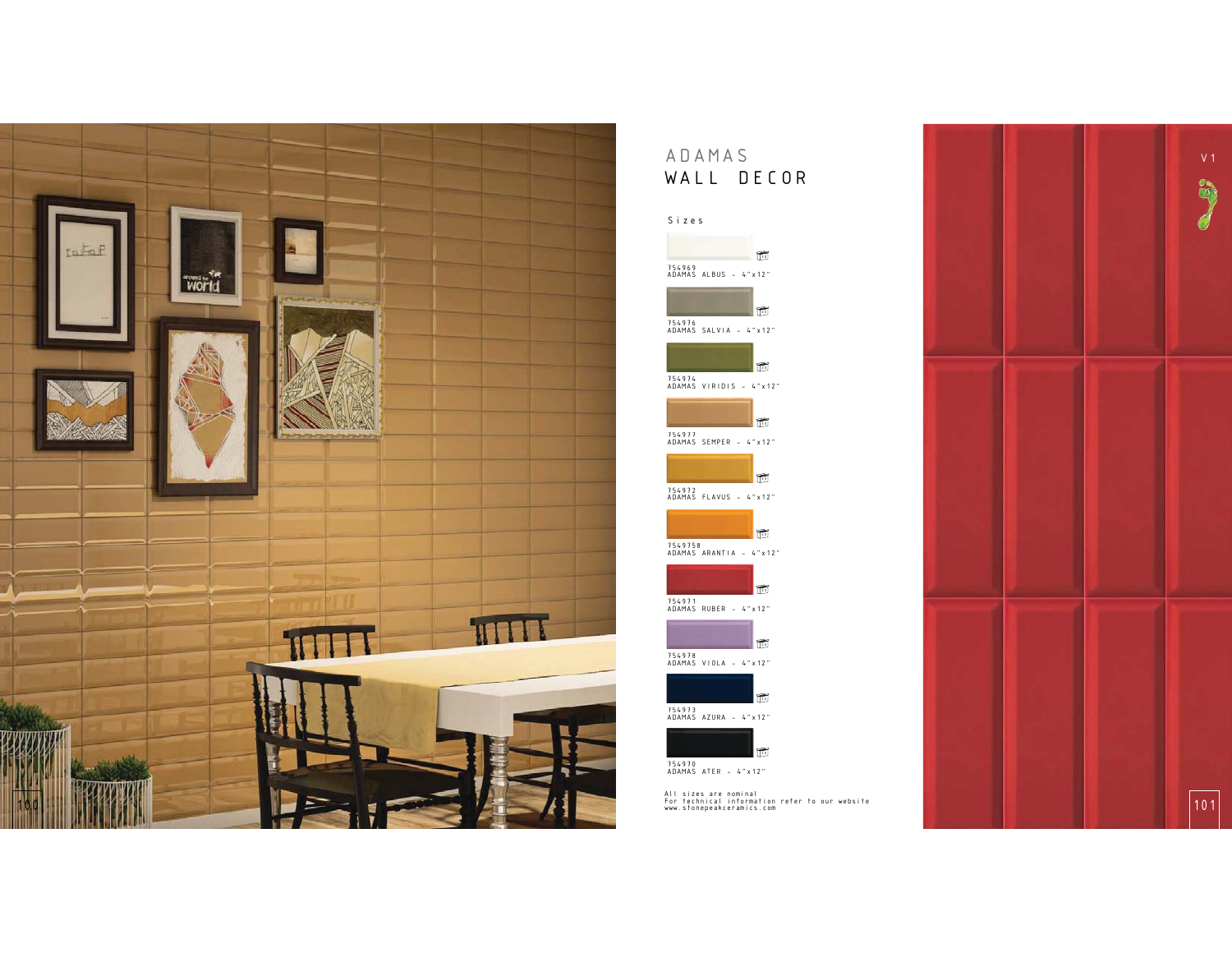

#### Packaging Information PASCHA WOOD

| $S$   $Z$ E     | CODE                                                               | NAME                                                                           | BOX.<br>Pieces !sq.ft | BOX.                                                     | PALLET<br>Box.             | sq.ft                                          | PALLET   THICKNESS  <br>mm.     | WEIGHT<br>: Lb/sq.ft                 |
|-----------------|--------------------------------------------------------------------|--------------------------------------------------------------------------------|-----------------------|----------------------------------------------------------|----------------------------|------------------------------------------------|---------------------------------|--------------------------------------|
| $8" \times 96"$ | USH0896091<br>USH0896092<br>USH0896096<br>USH0896095<br>USH0896094 | ! PASCHA LITE<br>: PASCHA LOUNGE<br>PASCHA NOBLE<br>PASCHA REGAL<br>PASCHA TAN |                       | 15.585<br>15.585 :<br>$15.585$ ;<br>$15.585$ ;<br>15.585 | 45<br>45<br>45<br>45<br>45 | 701.33<br>701.33<br>701.33<br>701.33<br>701.33 | 6.0<br>6.0<br>6.0<br>6 0<br>6.0 | 3.17<br>3.17<br>3 17<br>3 17<br>3 17 |

All sizes are nominal

All Pascha Wood products are rectified

#### Packaging Information ACTIVE



| $S$   $Z$ E                                    | CODE                                                                                             | NAME                                                                                                                                                                                          | BOX.<br>Pieces sq.ft          | <b>BOX</b>                                               | PAILFT<br>Box                    | PALLET<br>$sq$ . ft                                            | <b>THICKNESS</b><br>mm.                | WEIGHT<br>$L b/sq$ . ft                      |
|------------------------------------------------|--------------------------------------------------------------------------------------------------|-----------------------------------------------------------------------------------------------------------------------------------------------------------------------------------------------|-------------------------------|----------------------------------------------------------|----------------------------------|----------------------------------------------------------------|----------------------------------------|----------------------------------------------|
| 12 "x 24"                                      | USH1224085AC<br>USH1224002AC<br>: USG1224001AC<br>: USG1224039AC<br>USG1224098AC<br>USG1224096AC | ! BEACH HOUSE ACTIVE<br>HONEY ACTIVE<br>IVORY ACTIVE<br>SHENANDOAH ACTIVE<br>QUARTZITE LIME ACTIVE<br>QUARTZITE MOON AFTIVE                                                                   | R<br>R.<br>R<br>R<br>R.<br>R. | 15.751<br>15.751<br>15.751<br>15.751<br>15.751<br>15.751 | 32<br>32<br>32<br>32<br>32<br>32 | 504.032<br>504.032<br>504.032<br>504.032<br>504.032<br>504.032 | 8.0<br>8.0<br>8.0<br>8.0<br>8 0<br>8.0 | 3.55<br>3.55<br>3.55<br>3.55<br>3.55<br>3.55 |
| $12''$ x $24''$<br>logo ACTIVE<br>$\times$ 0.0 | USG1224001ALG<br>USG1224039ALG<br>USG1224098ALG<br>USG1224096ALG                                 | USH1224085ALG . BEACH HOUSE ACTIVE LOGO<br>USH1224002ALG ! HONEY ACTIVE LOGO<br>: IVORY ACTIVE LOGO<br>: SHENANDOAH ACTIVE LOGO<br>: QUARTZITE LIME ACTIVE LOGO<br>QUARTZITE MOON ACTIVE LOGO | 1<br>$\mathbf{1}$             | ۰                                                        | ×.                               |                                                                | 8.0<br>8.0<br>8.0<br>8.0<br>8.0<br>B.0 | 3.55<br>3.55<br>3.55<br>3.55<br>3.55<br>3.55 |
| 6 " x 2 4"                                     | USG0624085AC                                                                                     | <b>BEACH HOUSE ACTIVE</b>                                                                                                                                                                     | 1.6                           | 15.585                                                   | 60                               | 623 4                                                          | 8 0                                    | 3.55                                         |
| $4$ " $\times$ 2 4 "                           | USG0424085AF                                                                                     | BEACH HOUSE ACTIVE                                                                                                                                                                            | 14                            | 9 0 9                                                    | 40                               | 363 6                                                          | 8 0                                    | 3.55                                         |
| 12 "x 12"                                      | USH1212002AC<br>USH1212001AC<br>US61212039AF<br>USG1212096AC<br>USG1212098AC                     | HONEY ACTIVE<br>! IVORY ACTIVE<br>SHENANDOAH ACTIVE<br>QUARTZITE LIME ACTIVE<br>QUARTZITE MOON ACTIVE                                                                                         | 10<br>10<br>10<br>10<br>10    | 9.793<br>9.793<br>9.793<br>9.793<br>9.793                | 60<br>60<br>60<br>60<br>60       | 587.58<br>587.58<br>587.58<br>587.58<br>587.58                 | 8 0<br>8.0<br>8 0<br>8.0<br>8.0        | 3.55<br>3.55<br>3.55<br>3.55<br>3.55         |
| $6$ " $\times$ $6$ "                           | USH0606001AC<br>USH0606002AF                                                                     | IVORY ACTIVE<br>HONEY ACTIVE                                                                                                                                                                  | 40<br>40                      | 9.588<br>9.588                                           | 60<br>60                         | 575.28<br>575.28                                               | 8.0<br>8.0                             | 3.55<br>3.55                                 |

All sizes are nominal

 $312$ 

All Active products are rectified

#### Packaging Information ADAMAS



| $S$   $Z$ E | CODE      | NAME           | <b>BOX</b><br>Pieces !sq.ft | BOX    | PALLET<br>Box | PALLET<br>sq.ft | THICKNESS!<br>mm. | WEIGHT<br>Lb/s0.ft |
|-------------|-----------|----------------|-----------------------------|--------|---------------|-----------------|-------------------|--------------------|
| $4''$ x 12" | 754969    | ADAMAS ALBUS   | 30                          | 9.684  | 80            | 774.72          | 8.5               | 3.89               |
|             | 754975    | ADAMAS ARANTIA | 30                          | 9.684  | 80            | 774.72          | 8.5               | 3.89               |
|             | 754970    | ADAMAS ATER    | 30                          | 9.684  | 80            | 774 72          | 8.5               | 3.89               |
|             | : 754973  | ADAMAS AZURA   | 30                          | 9684   | 80            | 774, 77         | 8.5               | 3.89               |
|             | 754972    | ADAMAS FLAVUS  | 30                          | 9.684: | 80            | 774 72          | 8.5               | 3.89               |
|             | $-754971$ | ADAMAS RUBER   | 30                          | 9.684  | 80            | 774.72          | 8.5               | 3.89               |
|             | 754976    | ADAMAS SALVIA  | 30                          | 9.684  | 80            | 774.72          | 8.5               | 3.89               |
|             | 754977    | ADAMAS SEMPER  | 30                          | 9.684  | 80            | 774.72          | 8.5               | 3.89               |
|             | 754978    | ADAMAS VIOLA   | 30                          | 9.684  | 80            | 774.72          | 8.5               | 3.89               |
|             | 754974    | ADAMAS VIRIDIS | 30                          | 9.684  | 80            | 774.72          | 8.5               | 3.89               |

All sizes are nominal

All Adamas products are rectified

#### Packaging Information AREA 3D



| $S$   $7$ F            | <b>CODE</b>                                                                      | : NAME                                                                                  | <b>BOX</b><br>Pieces : sq.ft :                                                                       | <b>BOX</b>                                                                       | PALLET :<br>B n x                  | sq.ft                                                              | PALLET : THICKNESS: WEIGHT<br>mm.              | Lb/sq.f                                      |
|------------------------|----------------------------------------------------------------------------------|-----------------------------------------------------------------------------------------|------------------------------------------------------------------------------------------------------|----------------------------------------------------------------------------------|------------------------------------|--------------------------------------------------------------------|------------------------------------------------|----------------------------------------------|
| 24 "×24"<br>honed      | USH2424100<br>USH2424101<br>USH2424102<br>USH2424103<br>USH2424104<br>USH2424105 | AREA BONE<br>AREA DEEP BLACK<br>AREA GREY<br>AREA LIGHT<br>AREA MODERN<br>AREA SAGE     | $\mathcal{L}$<br>$\sim$<br>$\sim -4$<br>$\mathbb{Z}$<br>$\sim$<br>$\mathbb{Z}$                       | 1 15.834<br>1 15.834<br>1 15.834<br>15.834<br>15.834<br>i 15.834 i               | 30<br>30<br>30<br>30<br>30<br>30   | 475.02<br>475.02<br>475.02<br>475.02<br>475.02<br>475.02           | 9.0<br>9.0<br>$9.0 -$<br>9.0<br>9.0<br>$9.0 -$ | 4.49<br>4.49<br>4.49<br>4.49<br>4.49<br>4.49 |
| 24 "× 24"<br>polished  | USP2424100<br>USP2424101<br>USP2424102<br>USP2424103<br>USP2424104<br>USP2424105 | ! AREA BONE<br>: AREA DEEP BLACK<br>AREA GREY<br>AREA LIGHT<br>AREA MODERN<br>AREA SAGE | $\mathcal{L}$<br>$\cdots$<br>$\sim$<br>$\frac{1}{4}$<br>$\sim$                                       | 1 15.834<br>1 15.834<br>1 15.834<br>1 15.834<br>1 15.834<br>1, 15, 834           | 30<br>30<br>30<br>30<br>30<br>30   | 475.02<br>475.02<br>475.02<br>475.02<br>475.02<br>475.02           | 9.0<br>$9 - 0$<br>$9.0 -$<br>9.0<br>9.0<br>9.0 | 4.49<br>4.49<br>4.49<br>4.49<br>4.49<br>4.49 |
| 12 "12"<br>honed       | USH1224100<br>USH1224101<br>USH1224102<br>USH1224103<br>USH1224104<br>USH1224105 | AREA BONE<br>AREA DEEP BLACK<br>AREA GREY<br>AREA LIGHT<br>AREA MODERN<br>AREA SAGE     | B<br>$-8$<br>B<br>$\frac{8}{8}$<br>8                                                                 | i 15.751 i<br>1, 15, 751.1<br>$1 - 15.751.1$<br>$1 - 15.751$<br>15.751<br>15.751 | 32<br>32<br>32<br>32<br>32<br>32   | 504.032<br>504.032<br>504.032<br>: 504.032 :<br>504.032<br>504.032 | 9.0<br>9.0<br>9.0<br>$9.0 -$<br>9.0<br>$9.0 -$ | 477<br>4.27<br>4.27<br>4.27<br>4.27<br>4.27  |
| 12 "× 24"<br>polished  | USP1224100<br>USP1224101<br>USP1224102<br>USP1224103<br>USP1224104<br>USP1224105 | AREA BONE<br>AREA DEEP BLACK<br>AREA GREY<br>! AREA LIGHT<br>! AREA MODERN<br>AREA SAGE | B<br>$1 - 8$<br>8<br>$\frac{1}{2}$ , $\frac{1}{8}$ ,<br>$-8$                                         | 1.15.7511<br>$-15.751 -$<br>15.751<br>1.15.751.1<br>: 15.751.5<br>15.751         | 32<br>32<br>32<br>32<br>32<br>32   | 504.032<br>504.032<br>504.032<br>504.032<br>504.032<br>504.032     | 9.0<br>9.0<br>$9.0 -$<br>9.0<br>9.0<br>9.0     | 477<br>4.27<br>4.27<br>477<br>4.27<br>4.27   |
| 12 "x 12"<br>honed     | USH1212100<br>USH1212101<br>USH1212102<br>USH1212103<br>USH1212104<br>USH1212105 | AREA BONE<br>AREA DEEP BLACK<br>AREA GREY<br>AREA LIGHT<br>AREA MODERN<br>AREA SAGE     | 10<br>$10 - 10$<br>$\begin{array}{cccc} 1 & 1 & 0 \\ 1 & 1 & 0 \\ 1 & 0 & 1 \end{array}$<br>10<br>10 | 9.793.1<br>9.793<br>9.793.<br>$-9.793 - 1$<br>9.793<br>9.793                     | 6.0<br>60<br>60<br>60<br>60<br>6.0 | 587.58<br>587.58<br>587.58<br>$+ 587.58$<br>587.58<br>587.58       | 9.0<br>9.0<br>9.0.<br>$9.0 -$<br>9.0<br>9.0    | 474<br>4.24<br>4.24<br>4.24<br>4.24<br>4.24  |
| 12 " x 12"<br>polished | USP1212100<br>USP1212101<br>USP1212102<br>USP1212103<br>USP1212104<br>USP1212105 | AREA BONE<br>AREA DEEP BLACK<br>AREA GREY<br>AREA LIGHT<br>AREA MODERN<br>AREA SAGE     | 10<br>10<br>10<br>10<br>10<br>10                                                                     | 9.793<br>9.793<br>9.793<br>9.793.<br>$9.793 -$<br>9.793                          | 60<br>60<br>60<br>60<br>60<br>60   | 587.58<br>587.58<br>587.58<br>587.58<br>587.58<br>587.58           | 9.0<br>9.0<br>9.0<br>9.0<br>9.0<br>9.0         | 4.24<br>4.24<br>4.24<br>4.24<br>4.24<br>4.24 |

313All sizes are nominal - All Area 3D products are rectified